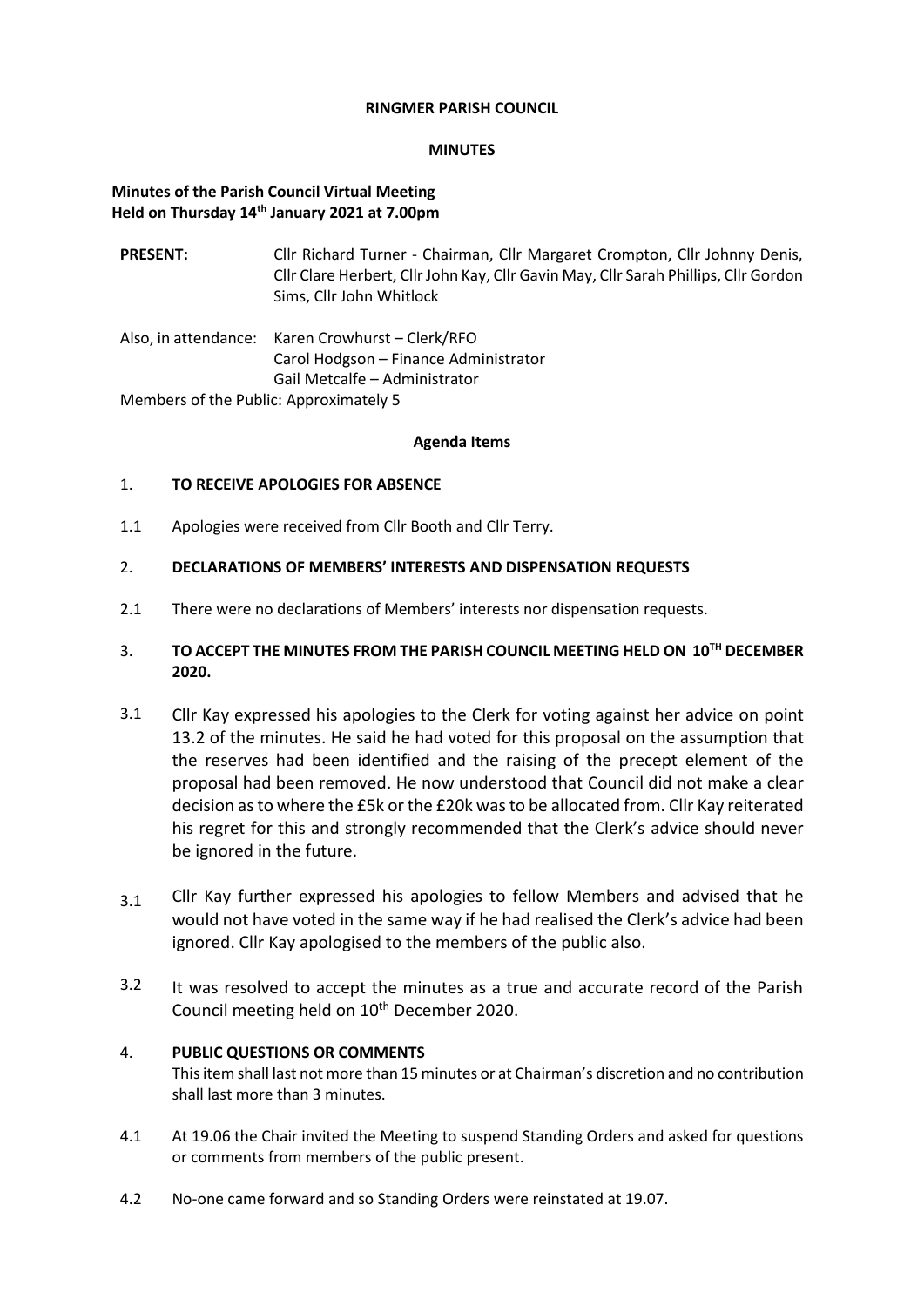- 5. **CO-OPTION OF COUNCILLOR –** To consider any expression of interest in accordance with Parish Council's Standing Orders.
- 5.1 This was delayed until the interested party could join via video after point 11. Cllr Herbert confirmed she had read Tara Barber's Personal Statement and asked if she wished to add anything further. Tara explained that she wanted to get involved as it was too easy to sit on the sidelines questioning why certain decisions were being made without getting involved. She had, therefore, decided to get involved in the decision-making for the Village with a view to improving general morale.
- 5.1 It was resolved to continue with this Co-Option and was voted for unanimously.
- 5.2 The Clerk asked Tara to come in on Monday  $18<sup>th</sup>$  January 2021 to sign the acceptance of office document. The Chairman explained that she could not get involved in this meeting and would have to wait until properly signed onto the role.

# 6. **REPORTS FROM DISTRICT AND COUNTY COUNCILLORS – Maximum 15 minutes**

- a) To note any written reports previously received
- 6.1 Cllr Denis said he had submitted a report at midday today, but this had not been picked up.
- 6.2 Cllr Sims said this was too late and so Cllr Denis asked for another deadline for thisfor future reference.

# 7. **ACTION POINTS AND REPORT FROM THE CLERK**

- a) There are no actions that are not covered on this agenda
- 7.1 There were no actions which were not covered on this agenda. The Clerk had nothing to report.

## 8. **CORRESPONDENCE – FOR NOTING OR ACTION**

- a) Lewes District Council Interim Planning Statement Consultation
- 8.1 After a short discussion it was **resolved** that Cllr Booth, Cllr Kay and Cllr Whitlock will draft a response on behalf of Ringmer Parish Council including the points below. Once the response has been finalised it was agreed it will be sent to the Clerk for submission.
- 8.2 i) RPC should assist in the valuation of sites
	- ii) RPC should only accept if meets the qualitative need as well as the quantitative
	- iii) To comment on LDC's inadequate recognition of car-reliant greenfield sites which is ignored in their draft paper
- 8.2 a) To consider any correspondence for noting or action received after this agenda has been published
- 8.3 There was no correspondence for noting or action.
- 9. Point 9 had been omitted from the agenda so no point 9.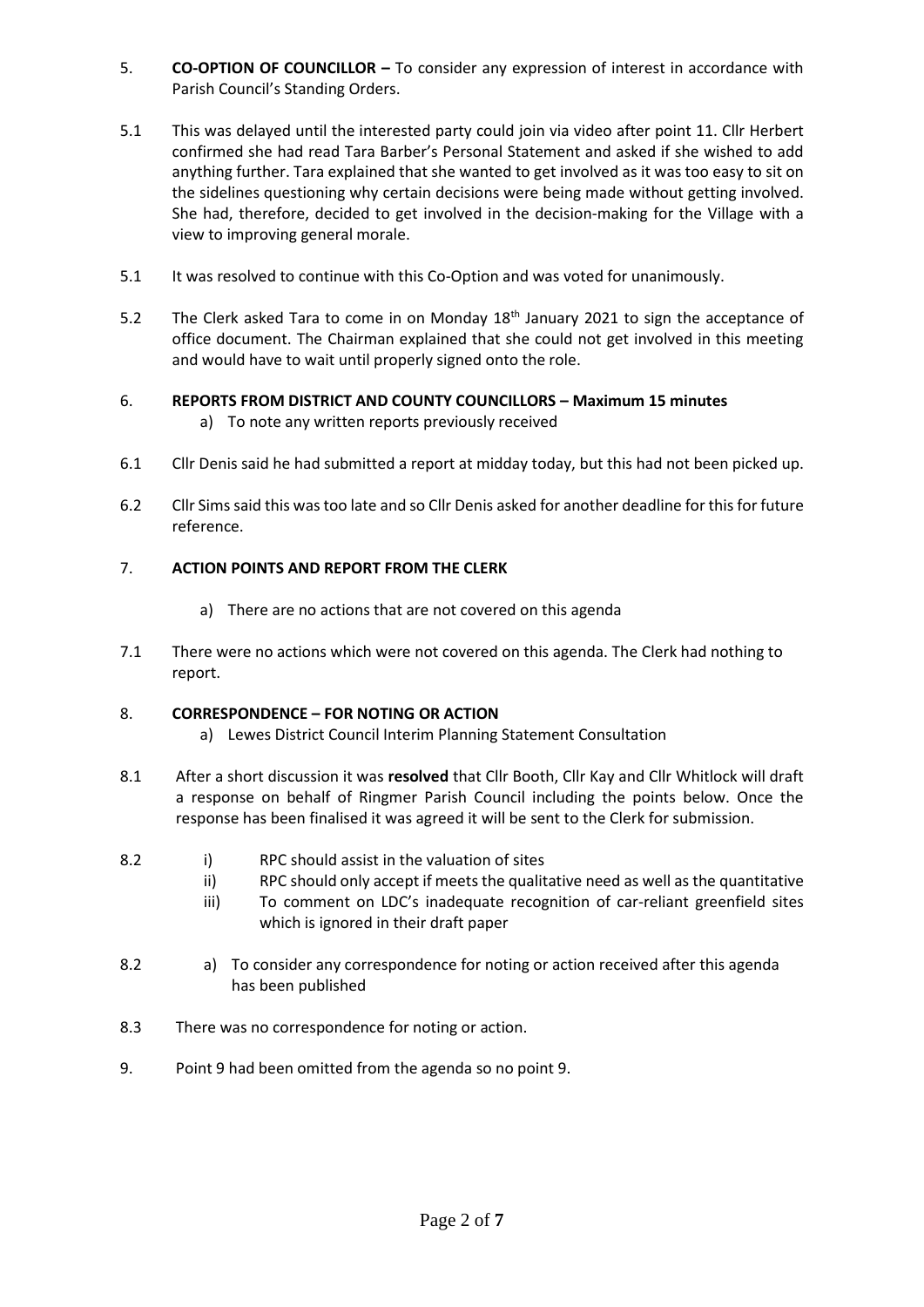#### 10. **APPOINTMENTS OF COUNCILLORS**

- a) Office and Finance Committee 1 Member
- 10.1 No-one came forward and the Chairman suggested this could be re-visited once Council is in full membership. During this item, the amount and frequency of meetings was raised, as this could be a reason why Members are not coming forward for the role.

## 11. **OFFICE & FINANCE:** (Previously circulated)

- 11.1 1) Payments and Receipts 11.2 11.3 It was resolved to accept the payments and receipts presented. This was proposed and seconded. The payments' list is appended to these minutes.
- 

2) Bank Reconciliation(s)

- 11.5 It was **resolved** to accept the bank reconciliations presented. This was proposed and seconded.
- 11.6 3. Bank Summary

11.4

- 11.7Members noted the bank summary.
- 11.8 3) Cost Centre Report
- 11.9 The Clerk explained that this was not a true reflection as some of the amounts need to be re-appropriated to different budget headings and recommended to defer and not to note the Cost Centre Report. Members noted and accepted the Clerk's advice.
- 11.10 4) Quotation(s)
- 11.11 There were no quotations for consideration.
- 11.12 5) Grant application(s)/Donations Ringmer Village Hall Management Committee - £5,000 for improvement to access
- 11.13 This point was delayed until after point 8) had been agreed. Cllr Kay proposed that this come out of the Special Projects' budget. This was seconded and voted for unanimously.
- 11.14 6) Bank account signatories Progress
- 11.15 The Clerk informed that signatories were now on the bank account and that those concerned should phone Barclays to obtain their PINsentry and Card.
- 11.16 7) To set the Precept for the administration year 2021 2022
- 11.17 It was proposed that a 1.8% increase to the precept be voted for. This was seconded and voted on by a show of hands. This was carried with 8 votes. Therefore, it was **resolved** to set the precept at £130,924 which is the final budget for Council excluding £20,000 to offset the precept for the accounting year 2021-2022.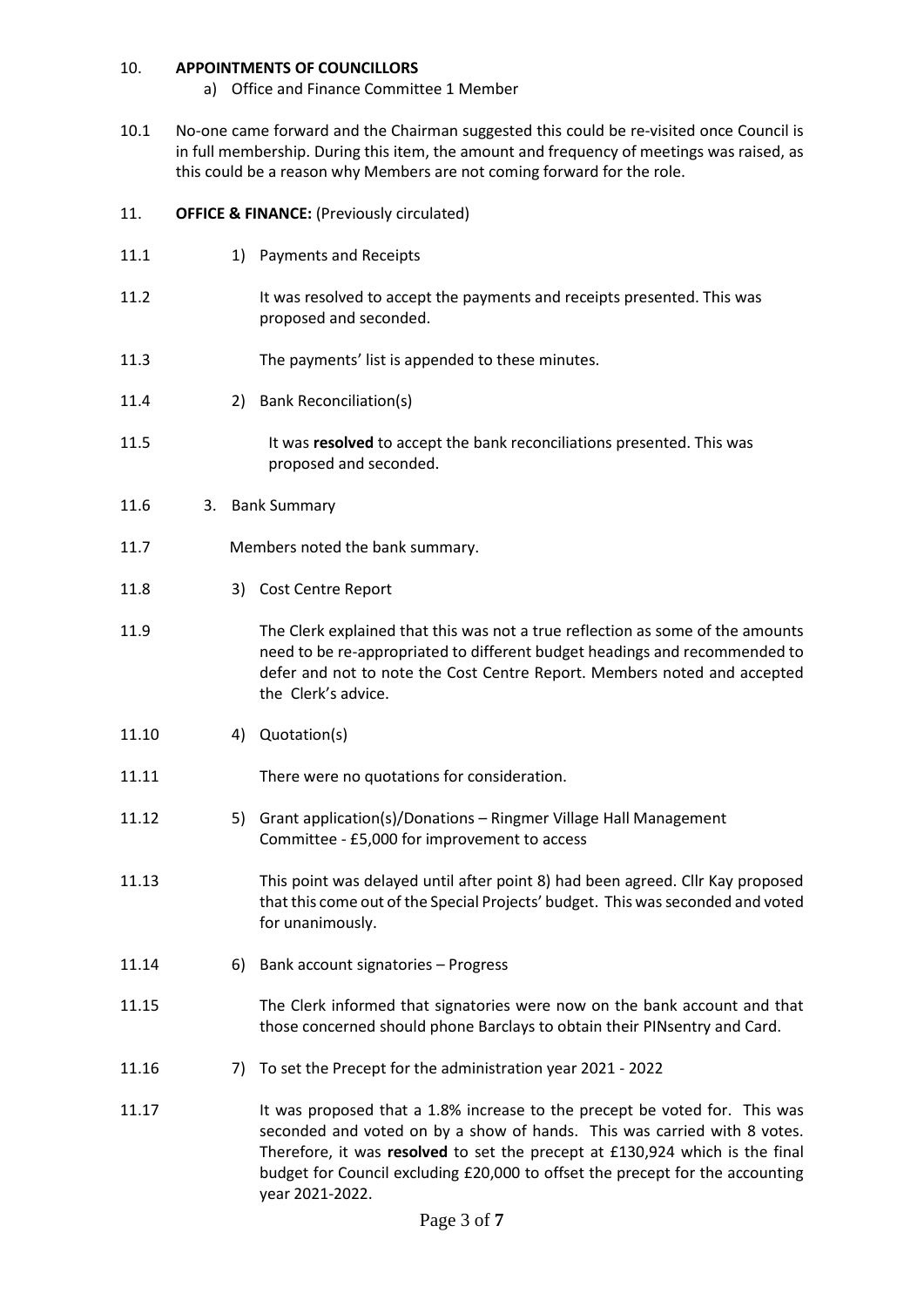- 11.18 8) Any other financial matters that cannot be held over to the next agenda
- 11.19 There were no other financial matters for consideration.

## 12. **PLANNING APPLICATIONS**

12.1 **LW/20/0803 22 Springett Avenue Ringmer BN8 5HE** Proposed two storey rear and side extension

#### 12.2 **Comments and observations**

Ringmer Parish Council recommends refusal of this application unless it can demonstrate that 3 parking spaces will be retained in order for it not to go against Policy 8.3 in the Ringmer Neighbourhood Plan.

- 12.3 **LW/20/0785 8 North Road Ringmer BN8 5JS** Single storey side extension
- 12.4 **Comments and observations** Ringmer Parish Council fully supports this application and recommends approval.
- 12.5 **LW/20/0786 8 Mildmay Close Ringmer BN8 5JQ** Proposed single storey rear extension and internal alterations
- 12.6 **Comments and observations**

Ringmer Parish Council fully supports this application and recommends approval.

- 12.7 **LW/20/0844 40 Sadlers Way Ringmer BN8 5HG** Proposed front entrance porch
- 12.8 **Comments and observations** Ringmer Parish Council has no objections to this application and reluctantly supports the new door being on the side.
- 12.9 **LW/20/0837 Caburn Field Anchor Field Ringmer**  Non-material amendment to LW/18/0808 to add patios to ground floor apartments

#### 12.10 **Comments and observations**

This application was approved prior to receiving any comments and observations from Ringmer Parish Council. Members of the Council were disappointed that the Council's views were not taken into account whist deciding whether to approve or refuse this application.

12.11 **LW/20/0840 Upper Clayhill Farm Uckfield Road Ringmer BN8 5RR**

Removal of Condition 2 (permission period) in relation to LW/14/0771

## 12.12 **Comments and observations**

Ringmer Parish Council supports this application.

- 13. **STRATEGIC PLAN CONSULTATION QUOTATIONS –** To consider deferring an appointment of a consultant until after the HR review and Covid 19 restrictions in order for Members to meet with the individual Consultants at a Face-to-Face meeting
- 13.1 After some discussion, it was decided that this would be deferred until after the HR assessment has been completed but to prepare to do this on Zoom rather than wait for a face to face meetings.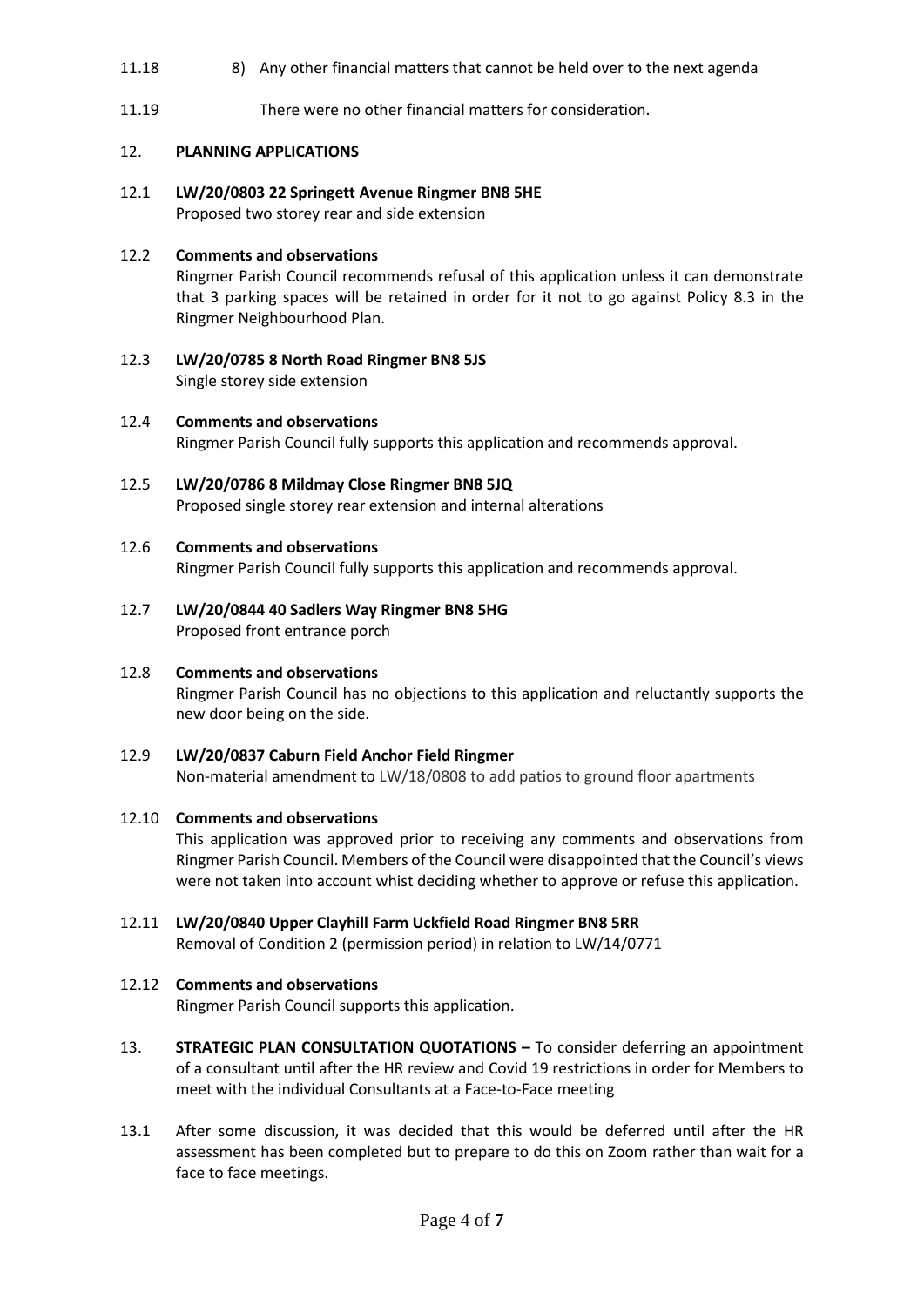#### 14. **REPORTS BY LEAVE – NOT FOR DISCUSSION OR DECISION**

- 14.1 Uckfield Road site Cllr Kay asked that this be reconsidered on the new papers downloaded on 29/12/2020 in two weeks' time.
- 14.2 The Chairman said that Cllr Whitlock would be organising and hosting an informal zoom meeting next Thursday (21<sup>st</sup> Jan 2021). Action: Cllr Whitlock.

## 15. **ITEMS FOR REFERRAL TO NEXT AGENDA OR APPROPRIATE COMMITTEE**

15.1 There were no items for referral.

## 16. **URGENT ITEMS AT THE CHAIRMAN'S DISCRETION REQUIRING DECISIONS WHICH CANNOT BE HELD OVER UNTIL THE NEXT MEETING**

16.1 There were no urgent items for consideration.

#### 17. **STAFF RECRUTIMENT -** *Exclusion of the press, public and Temporary Staff*

- 17.1 It was **resolved** to exclude any press, members of the public and temporary staff.
- 17.2 a) To receive an update regarding appointing an Assistant Clerk
- 17.3 The Chairman reported 3 applications had been received and all 3 applicants were invited for an interview. 2 of the applicants decided to withdraw their applications. After interviewing the remaining applicant, the post of Assistant Clerk was offered.
- 17.4 After verbally accepting the offer the applicant withdrew the application as they were not confident with the finance element of the role. This has led to no appointment being made.
- 17.5 b) To note the reduction of hours for Temporary Staff – General Administrator 17 previously 30 and Finance Administrator 8 previously 16 week commencing  $4<sup>th</sup>$ January 2021
- 17.6 Members noted the reduction of hours for the reasons outlined in the report from the Personnel Sub Committee.
- 17.7 c) To consider appointing the General Administrator for 17 hours per week and the Finance Administrator for 8 hours per week on a permanent basis and with NALC standard contracts – **Sample previously circulated**
- 17.8 After a short discussion and questions raised answered, as well as taking into account the recommendations in the report from the Personnel Sub Committee, it was **resolved** to appoint the General Administrator and Finance Administrator as above. All were in favour.
- 17.9 d) To receive an update regarding any HR Services matters
- 17.10 The Clerk reported that an HR Consultant has been appointed by the Personnel Sub Committee which was previously agreed. Staff including the former Assistant Clerk will be interviewed the week commencing  $18<sup>th</sup>$  January. The Chairman of the Council will also be interviewed.
- 17.11 The Clerk advised as part of the process that a request for 4 Members of the Council has been made to be involved and be interviewed. The Clerk recommended that if Members want to be involved, they should email her within the next few days. It was agreed that if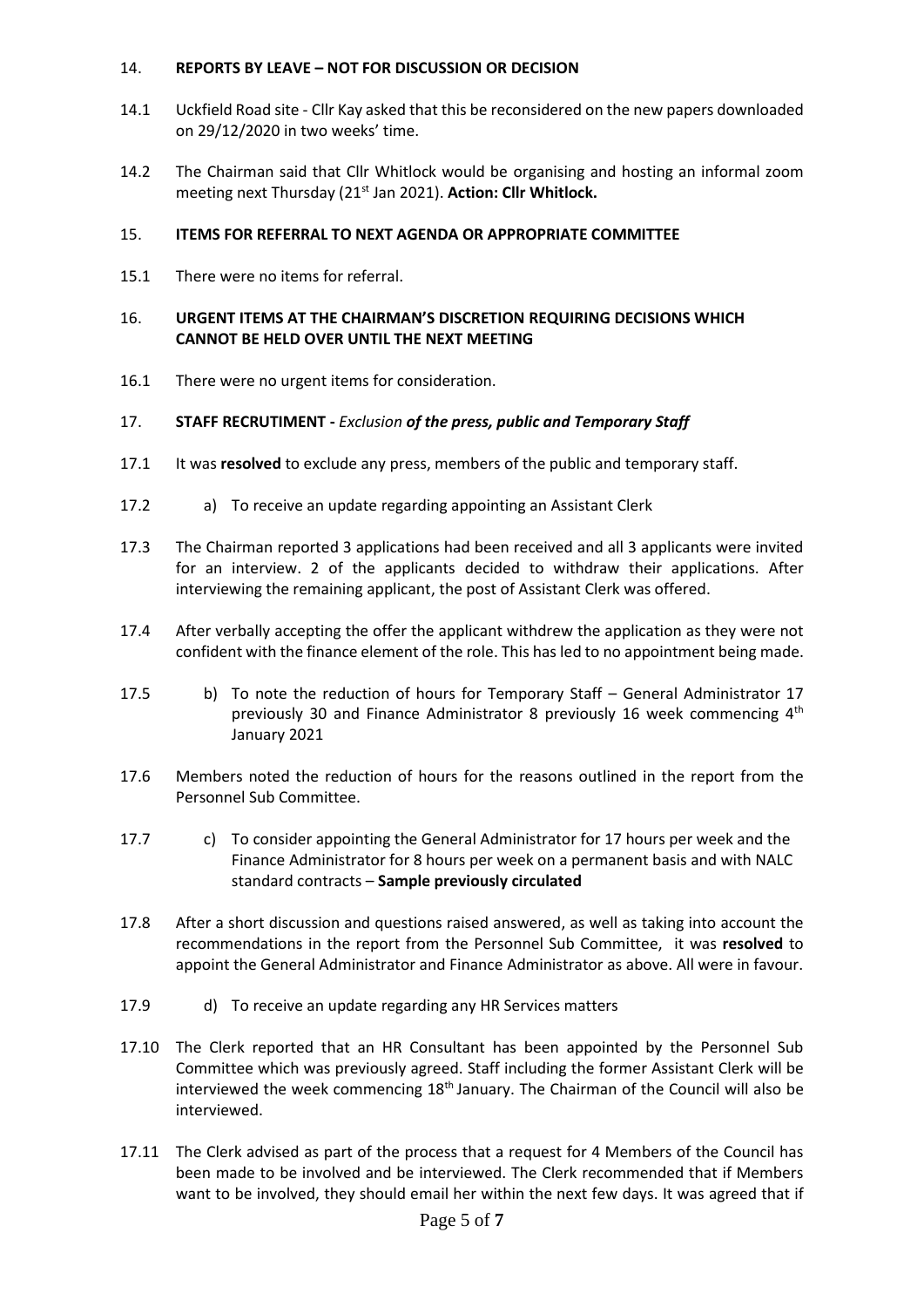more than 4 Members expressed an interest that the Personnel Sub Committee alongside the Clerk would make the final decisions. Delegated authority to do this by email was granted.

There being no further business, the meeting closed at 8.06pm. Date of the next meeting is **Thursday, 11th February 2021** via Zoom. If restrictions are lifted the venue will be confirmed.